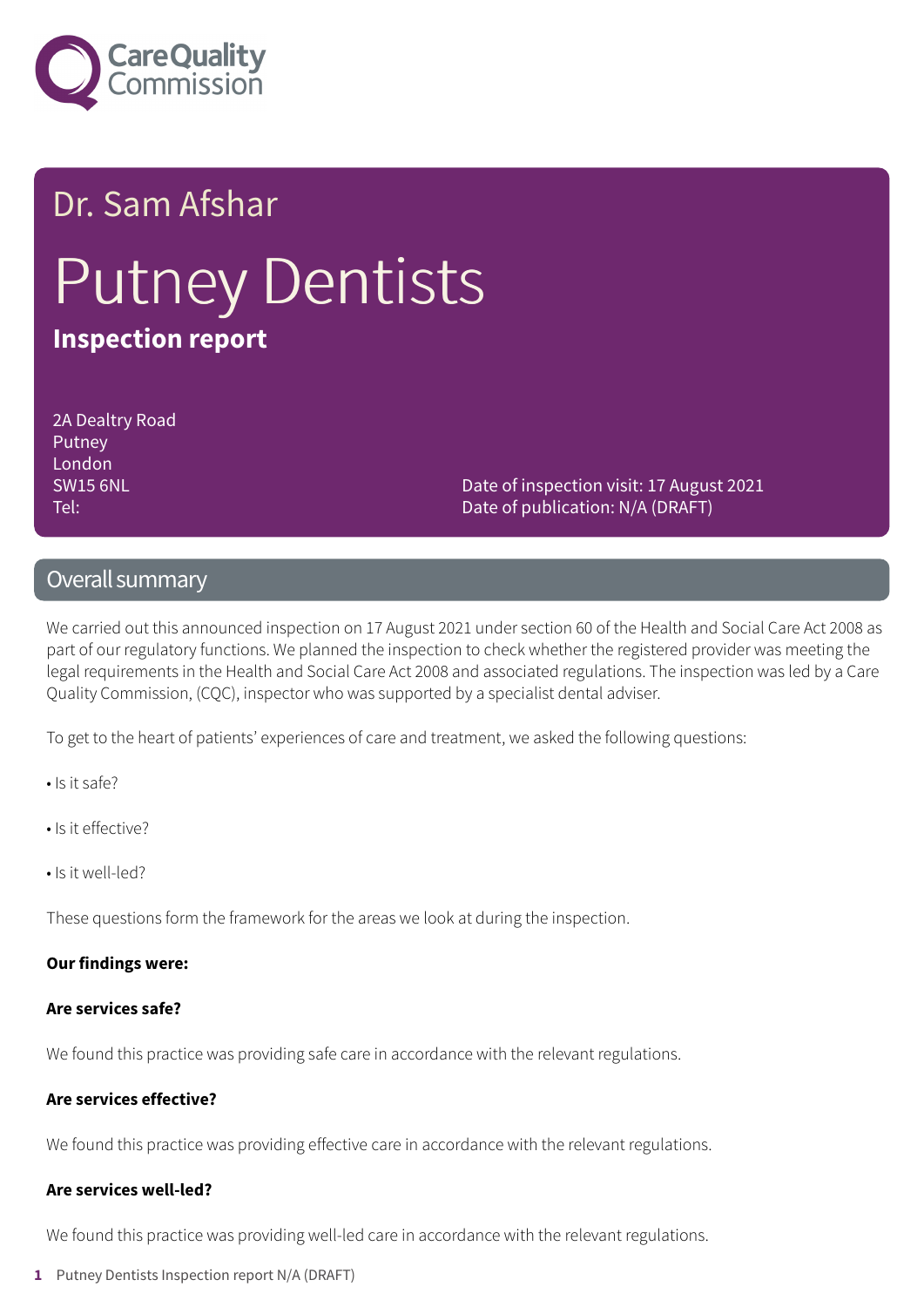# Summary of findings

### **Background**

Putney Dentist is located in the London Borough of Wandsworth and provides private dental care and treatment for adults and children.

The practice is on the ground floor of the building and has four treatment rooms and a separate decontamination room.

There is ramped access to the practice for people who use wheelchairs and those with pushchairs. The practice is located close to public transport services and paid for car parking spaces, including dedicated parking for people with disabilities. .

The dental team includes six dentists, five dental nurses, two dental hygienists , three receptionists, and a practice manager.

The practice is owned by an individual who is the principal dentist there. They have legal responsibility for meeting the requirements in the Health and Social Care Act 2008 and associated regulations about how the practice is run.

During the inspection we spoke with a dentist, two dental nurses, two receptionists, one of the hygienists and the practice manager. We looked at practice policies and procedures and other records about how the service is managed.

The practice is open:

Monday - Thursday 9:00 am - 6:00 pm

Friday 9:00 am - 5:00 pm

Saturday 8.30 am – 1.30pm

#### **Our key findings were:**

- The practice appeared to be visibly clean and well-maintained.
- The provider had infection control procedures which reflected published guidance.
- There were systems in place to reduce the risks associated with the transmission of COVID-19.
- Staff knew how to deal with emergencies. Appropriate medicines and life-saving equipment were available.
- The provider had systems to help them manage risk to patients and staff.
- The provider had safeguarding processes and staff knew their responsibilities for safeguarding vulnerable adults and children.
- Staff recruitment procedures which reflected current legislation.
- The clinical staff provided patients' care and treatment in line with current guidelines.
- Staff provided preventive care and supported patients to ensure better oral health.
- The provider had effective leadership and a culture of continuous improvement.
- Staff felt involved and supported and worked as a team.
- The provider asked staff and patients for feedback about the services they provided.
- The provider had information governance arrangements.

There were areas where the provider could make improvements. They should: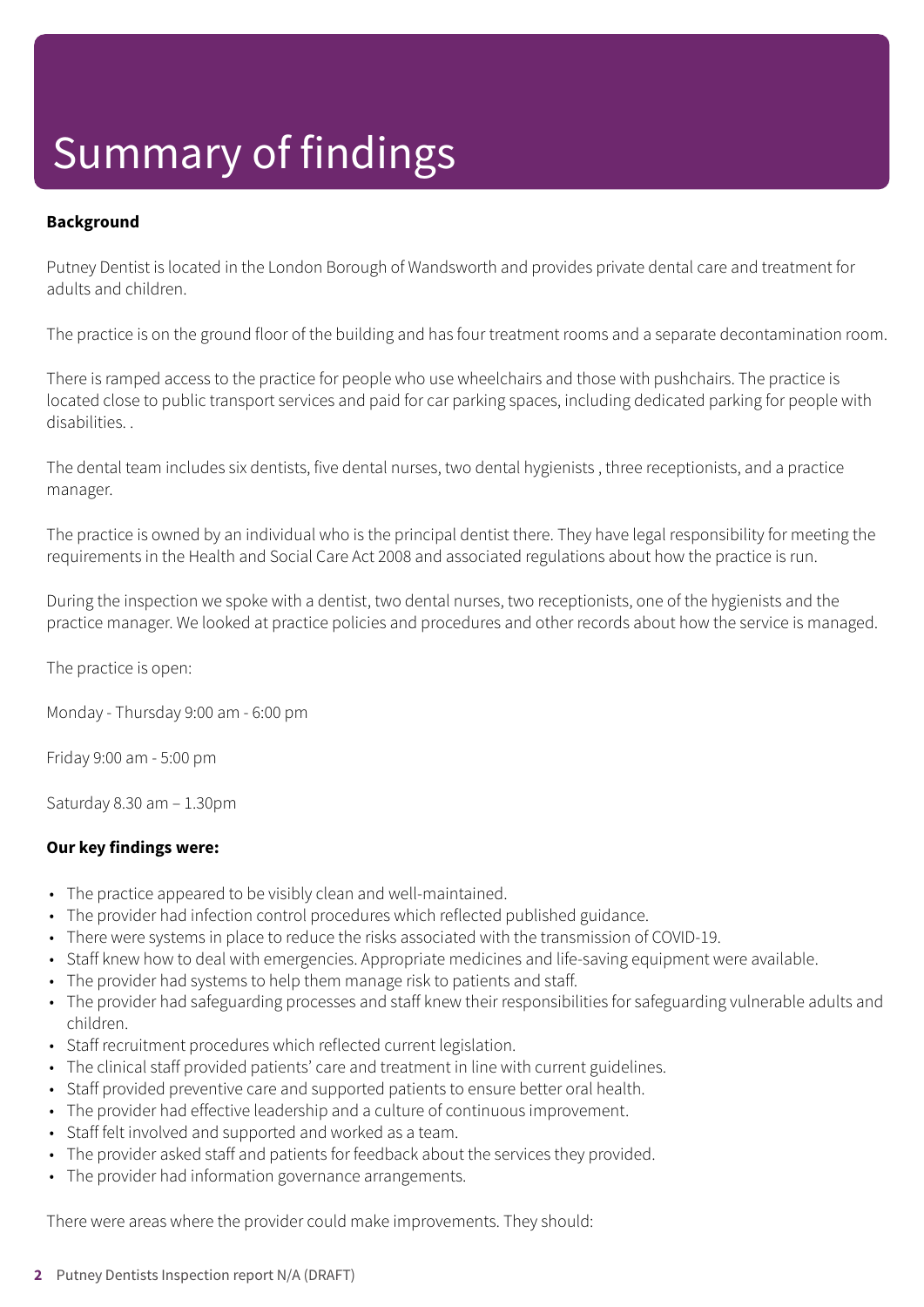# Summary of findings

- Implement audits for prescribing of antibiotic medicines taking into account the guidance provided by the Faculty of General Dental Practice.
- Implement a system to ensure patient referrals to other dental or health care professionals are centrally monitored to ensure they are received in a timely manner and not lost.
- Take action to ensure audits of radiography and infection prevention and control have documented learning points and the resulting improvements can be demonstrated.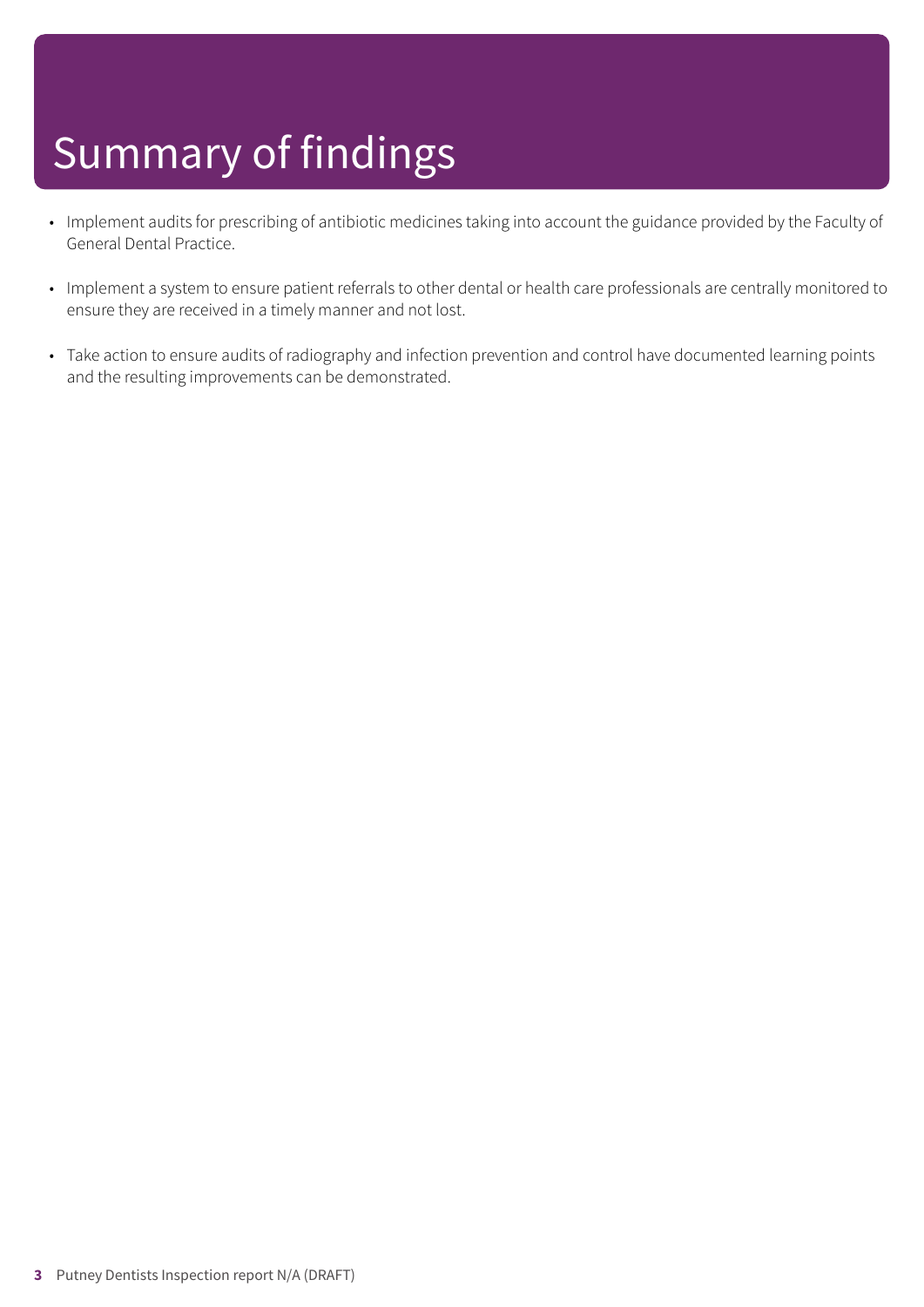# Summary of findings

### The five questions we ask about services and what we found

We asked the following question(s).

| Are services safe?      | No action $\sqrt{}$ |  |
|-------------------------|---------------------|--|
| Are services effective? | No action $\sqrt{}$ |  |
| Are services well-led?  | No action $\sqrt{}$ |  |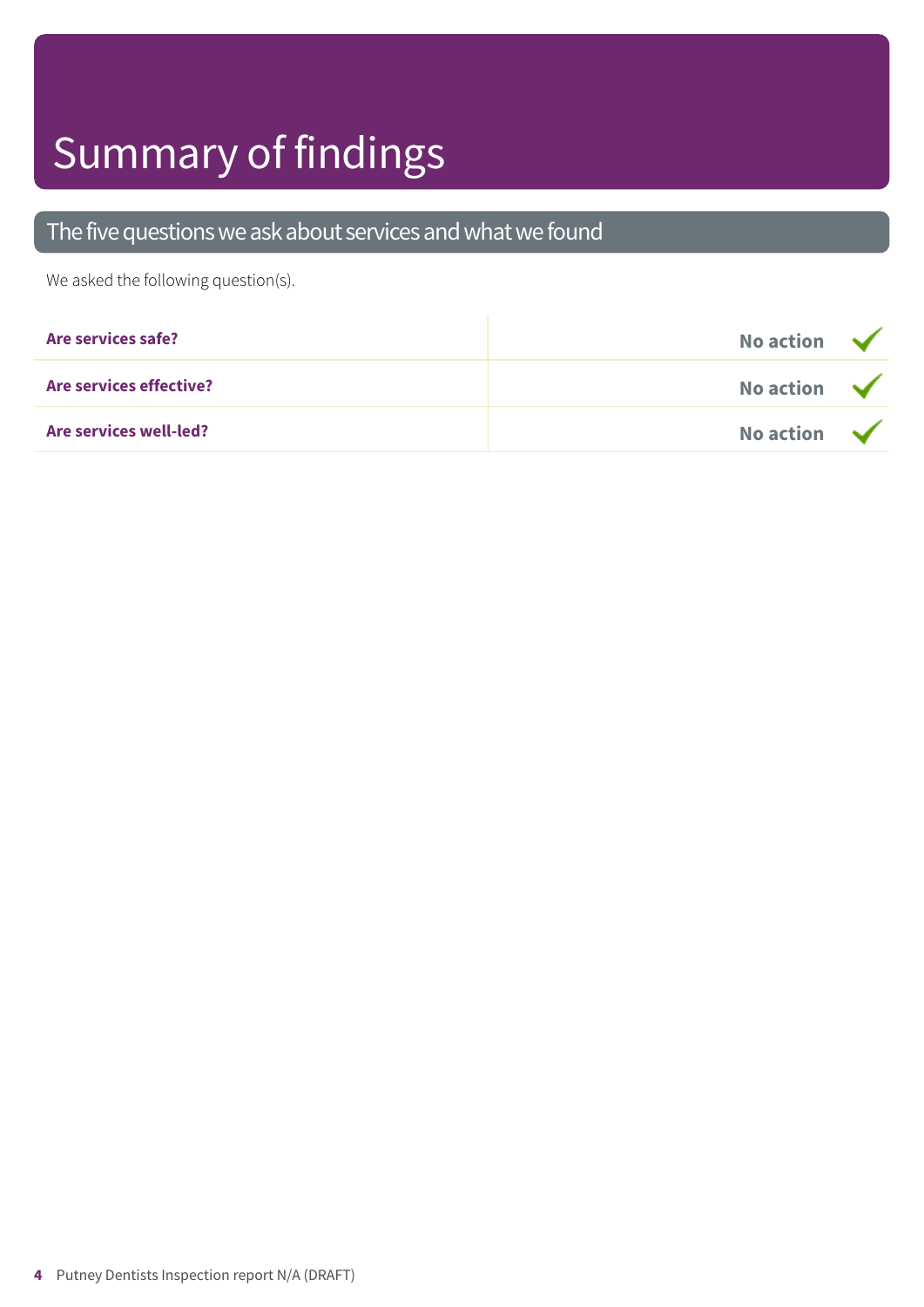### Are services safe?

### **Our findings**

We found this practice was providing safe care in accordance with the relevant regulations.

### **Safety systems and processes, including staff recruitment, equipment and premises and radiography (X-rays)**

Staff had clear systems to keep patients safe.

Staff knew their responsibilities if they had concerns about the safety of children, young people and adults who were vulnerable due to their circumstances. The provider had safeguarding policies and procedures to provide staff with information about identifying, reporting and dealing with suspected abuse. The policy had last been updated in May 2021. We saw evidence that staff had received safeguarding training. Staff knew about the signs and symptoms of abuse and neglect and how to report concerns, including notification to the CQC.

The provider had a system to highlight vulnerable patients and patients who required other support such as with mobility or communication, within dental care records.

The provider had an infection prevention and control policy and procedures. They followed guidance in The Health Technical Memorandum 01-05: Decontamination in primary care dental practices, (HTM 01-05), published by the Department of Health and Social Care. Staff completed infection prevention and control training and received updates as required.

The provider had introduced procedures in relation to COVID-19 and these were being followed. Additional standard operating procedures had been implemented to protect patients and staff from Coronavirus. Appropriate personal protective equipment (PPE) was in use and staff had been fit tested for Filtering Face Piece (FFP) masks. The principal dentist was a trained fit tester.

The provider had arrangements for transporting, cleaning, checking, sterilising and storing instruments in line with HTM 01-05. The records showed equipment used by staff for cleaning and sterilising instruments was validated, maintained and used in line with the manufacturers' guidance. *The provider had suitable numbers of dental instruments available for the clinicalstaff and measures were in place to ensure they were decontaminated and sterilised appropriately.*

The staff had systems in place to ensure that patient-specific dental appliances were disinfected prior to being sent to a dental laboratory and before treatment was completed.

We saw staff had procedures to reduce the possibility of Legionella or other bacteria developing in the water systems, in line with a risk assessment. The risk assessment had been carried out in August 2021. Recommendations in the assessment had been considered and were being actioned and records of water testing and dental unit water line management were maintained.

We saw effective cleaning schedules to ensure the practice was kept clean. When we inspected we saw the practice was visibly clean.

The provider had policies and procedures in place to ensure clinical waste was segregated and stored appropriately in line with guidance.

The provider carried out infection prevention and control audits twice a year. The latest audit showed the practice was meeting the required standards.

The provider had whistleblowing policy and staff felt confident they could raise concerns without fear of recrimination.

The dentists used dental dam in line with guidance from the British Endodontic Society when providing root canal treatment.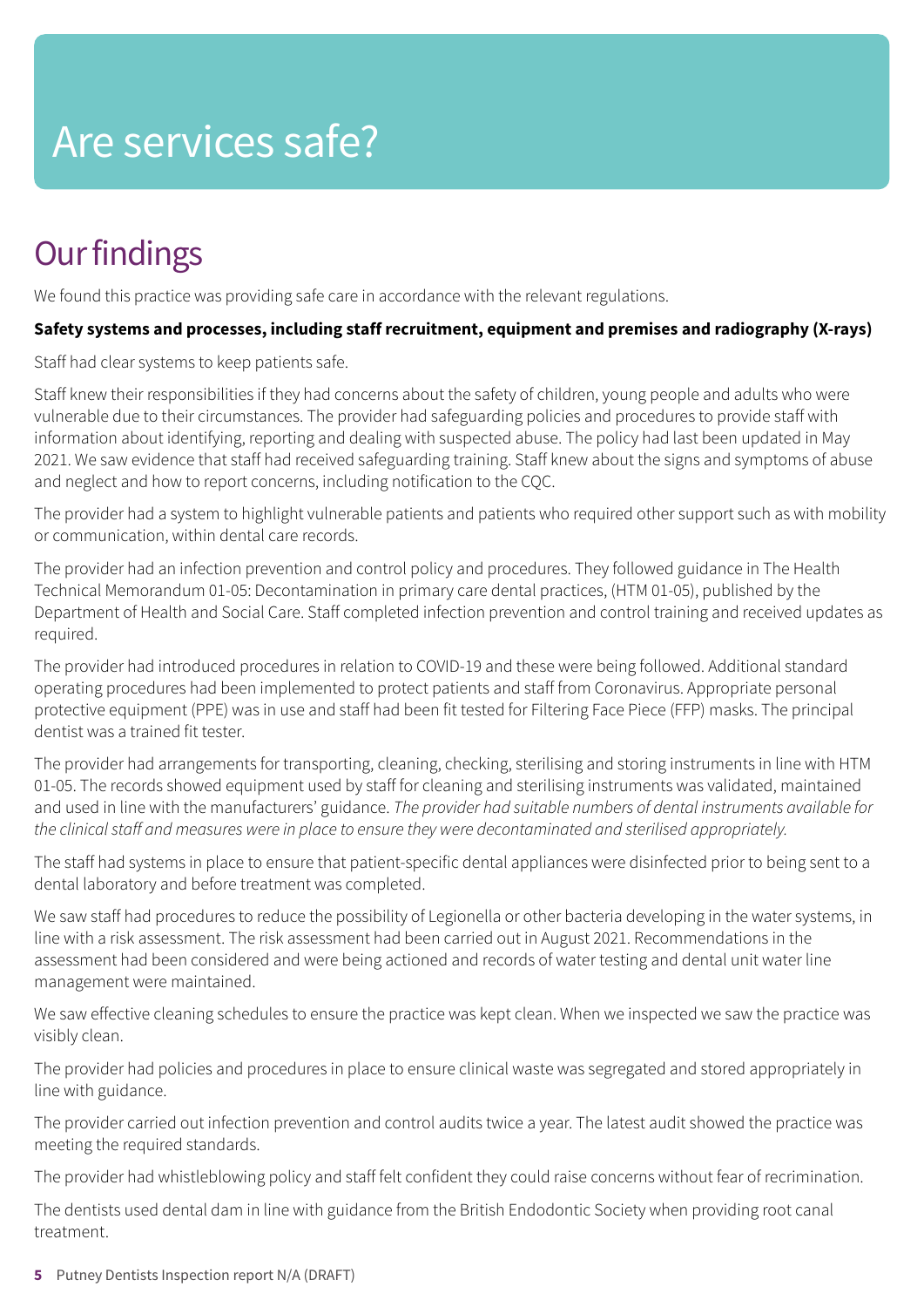### Are services safe?

The provider had a recruitment policy and procedure to help them employ suitable staff and had checks in place for agency and locum staff. These reflected the relevant legislation. We looked at three staff recruitment records. These showed the provider followed their recruitment procedure.

We observed that clinical staff were qualified and registered with the General Dental Council and had professional indemnity cover.

Staff ensured facilities and equipment were safe, and that equipment was maintained according to manufacturers' instructions, including electrical and gas appliances.

A fire risk assessment was carried out in line with the legal requirements. We saw there were fire extinguishers and fire detection systems throughout the building and fire exits were kept clear.

The practice had arrangements to ensure the safety of the x-ray equipment and we saw the required radiation protection information was available.

We saw evidence the dentists justified, graded and reported on the radiographs they took. The provider carried out radiography audits every year following current guidance and legislation.

Clinical staff completed continuing professional development in respect of dental radiography.

#### **Risks to patients**

The provider had implemented systems to assess, monitor and manage risks to patient safety.

The practice's health and safety policies, procedures and risk assessments were reviewed regularly to help manage potential risk. The provider had current employer's liability insurance.

We looked at the practice's arrangements for safe dental care and treatment. The staff followed the relevant safety regulation when using needles and other sharp dental items. A sharps risk assessment had been undertaken and was updated annually.

The provider had a system in place to ensure clinical staff had received appropriate vaccinations, including vaccination to protect them against the Hepatitis B virus, and that the effectiveness of the vaccination was checked.

The provider told us there was a sepsis policy that explained the risk of sepsis to staff. This helped ensure staff made triage appointments effectively to manage patients who present with dental infection and where necessary refer patients for specialist care. The policy was not available to view on the day of the inspection but was sent to us following the inspection.

Staff knew how to respond to a medical emergency and had completed training in emergency resuscitation and basic life support every year.

Emergency equipment and medicines were available as described in recognised guidance. We found staff kept records of their checks of these to make sure they were available, within their expiry date, and in working order.

A dental nurse worked with the dentists and the dental hygienist when they treated patients in line with General Dental Council Standards for the Dental Team.

The provider had risk assessments to minimise the risk that can be caused from substances that are hazardous to health.

#### **Information to deliver safe care and treatment**

Staff had the information they needed to deliver safe care and treatment to patients.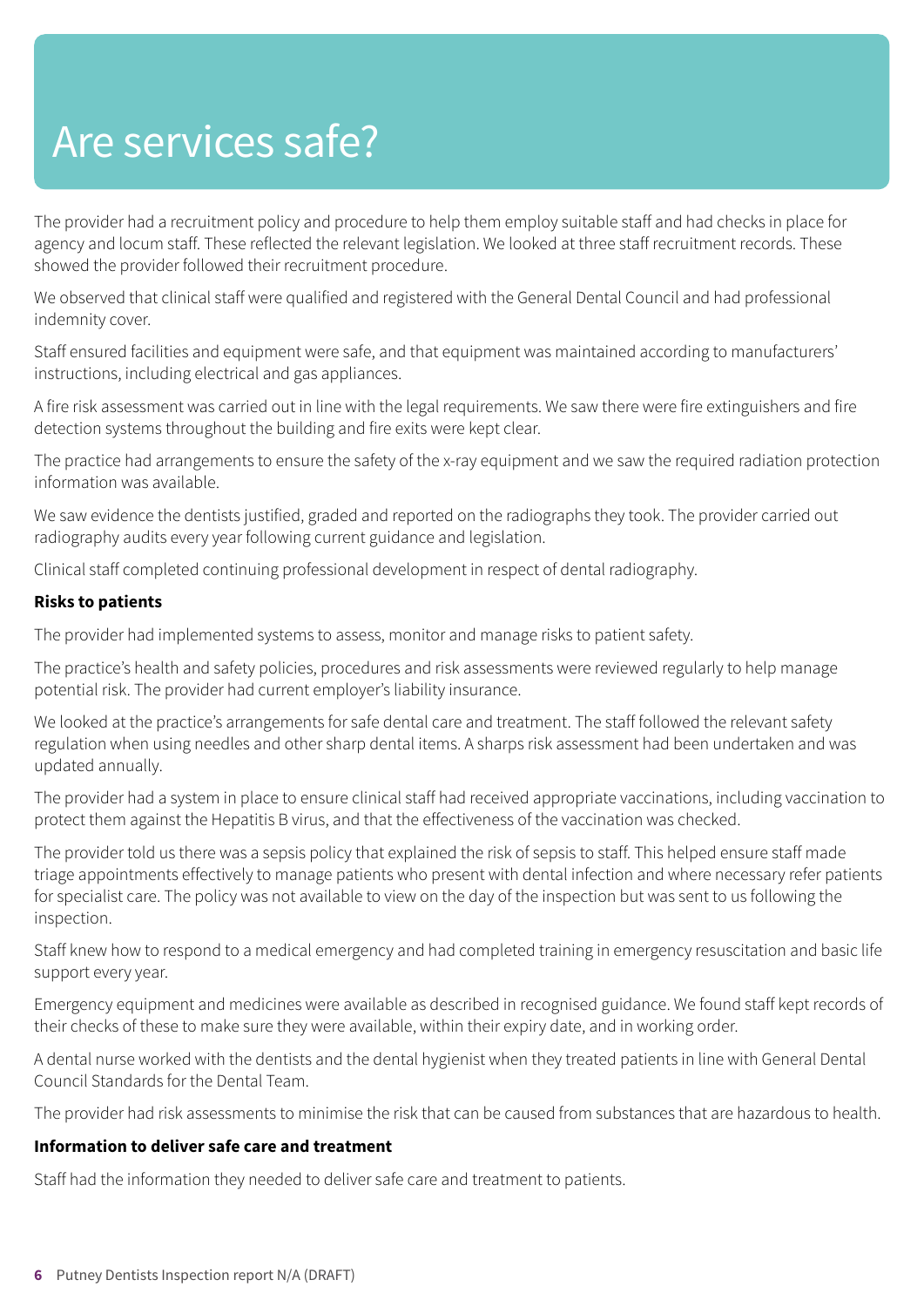### Are services safe?

We discussed with the dentist how information to deliver safe care and treatment was handled and recorded. We looked at dental care records with clinicians to confirm our findings and observed that individual records were typed and managed in a way that kept patients safe. Dental care records we saw were complete, legible, were kept securely and complied with General Data Protection Regulation requirements.

The provider had systems for referring patients with suspected oral cancer under the national two-week wait arrangements. These arrangements were initiated by National Institute for Health and Care Excellence to help make sure patients were seen quickly by a specialist.

### **Safe and appropriate use of medicines**

The provider had systems for appropriate and safe handling of medicines.

There was a stock control system of medicines which were held on site. This ensured that medicines did not pass their expiry date and enough medicines were available if required.

The dentists were aware of current guidance with regards to prescribing medicines, however antimicrobial prescribing audits were not carried out. We raised this with the provider who told us that this would be implemented.

### **Track record on safety, and lessons learned and improvements**

The provider had implemented systems for reviewing and investigating when things went wrong. There were comprehensive risk assessments in relation to safety issues. Staff monitored and reviewed incidents. This helped staff to understand risks which led to effective risk management systems in the practice as well as safety improvements.

In the previous 12 months there had been no safety incidents.

The provider had a system for receiving and acting on safety alerts. Staff learned from external safety events as well as patient and medicine safety alerts. We saw they were shared with the team and acted upon if required.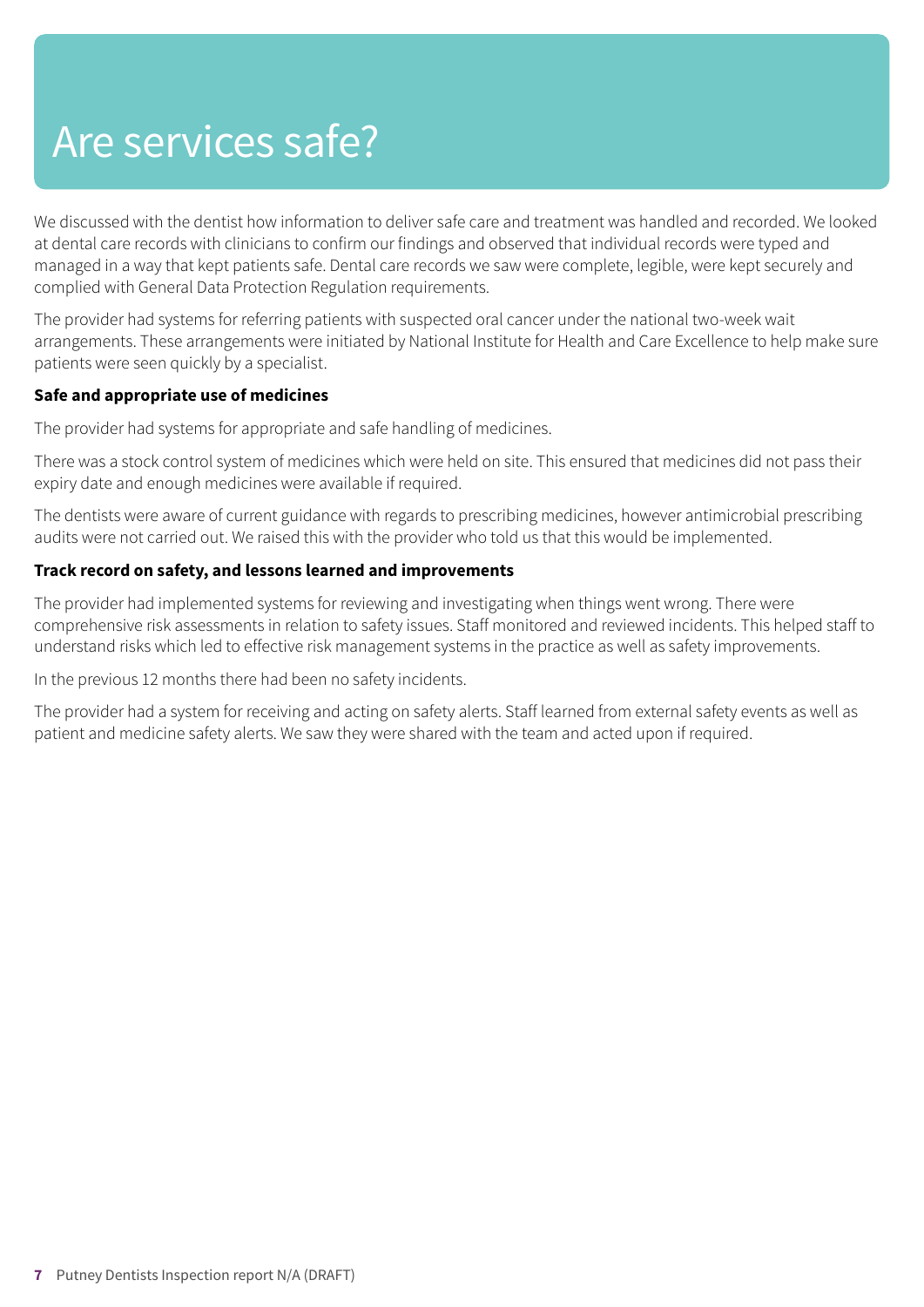### Are services effective?

(for example, treatment is effective)

### **Our findings**

We found this practice was providing effective care in accordance with the relevant regulations.

### **Effective needs assessment, care and treatment**

The practice had systems to keep dental professionals up to date with current evidence-based practice. We saw clinicians assessed patients' needs and delivered care and treatment in line with current legislation, standards and guidance supported by clear clinical pathways and protocols.

### **Helping patients to live healthier lives**

The practice provided preventive care and supported patients to ensure better oral health in line with the Delivering Better Oral Health toolkit.

The dentists prescribed high concentration fluoride products if a patient's risk of tooth decay indicated this would help them.

The dentist where applicable, discussed smoking, alcohol consumption and diet with patients during appointments. The practice had a selection of dental products for sale and provided leaflets to help patients with their oral health.

The principal dentist described to us the procedures they used to improve the outcomes for patients with gum disease. This involved providing patients with preventative advice, taking plaque and gum bleeding scores and recording detailed charts of the patient's gum condition.

Records showed patients with severe gum disease were recalled at more frequent intervals for review and to reinforce home care preventative advice.

### **Consent to care and treatment**

Staff obtained consent to care and treatment in line with legislation and guidance.

The practice's consent policy included information about the Mental Capacity Act 2005. The team understood their responsibilities under the act when treating adults who might not be able to make informed decisions. The policy also referred to Gillick competence, by which a child under the age of 16 years of age may give consent for themselves in certain circumstances. Staff were aware of the need to consider this when treating young people under 16 years of age.

Staff described how they involved patients' relatives or carers when appropriate and made sure they had enough time to explain treatment options clearly.

### **Monitoring care and treatment**

The practice kept detailed dental care records containing information about the patients' current dental needs, past treatment and medical histories. The dentists assessed patients' treatment needs in line with recognised guidance.

The provider had quality assurance processes to encourage learning and continuous improvement. Staff kept records of the results of these audits.

### **Effective staffing**

Staff had the skills, knowledge and experience to carry out their roles.

Staff new to the practice including agency staff had a structured induction programme. We confirmed clinical staff completed the continuing professional development required for their registration with the General Dental Council.

### **Co-ordinating care and treatment**

**8** Putney Dentists Inspection report N/A (DRAFT)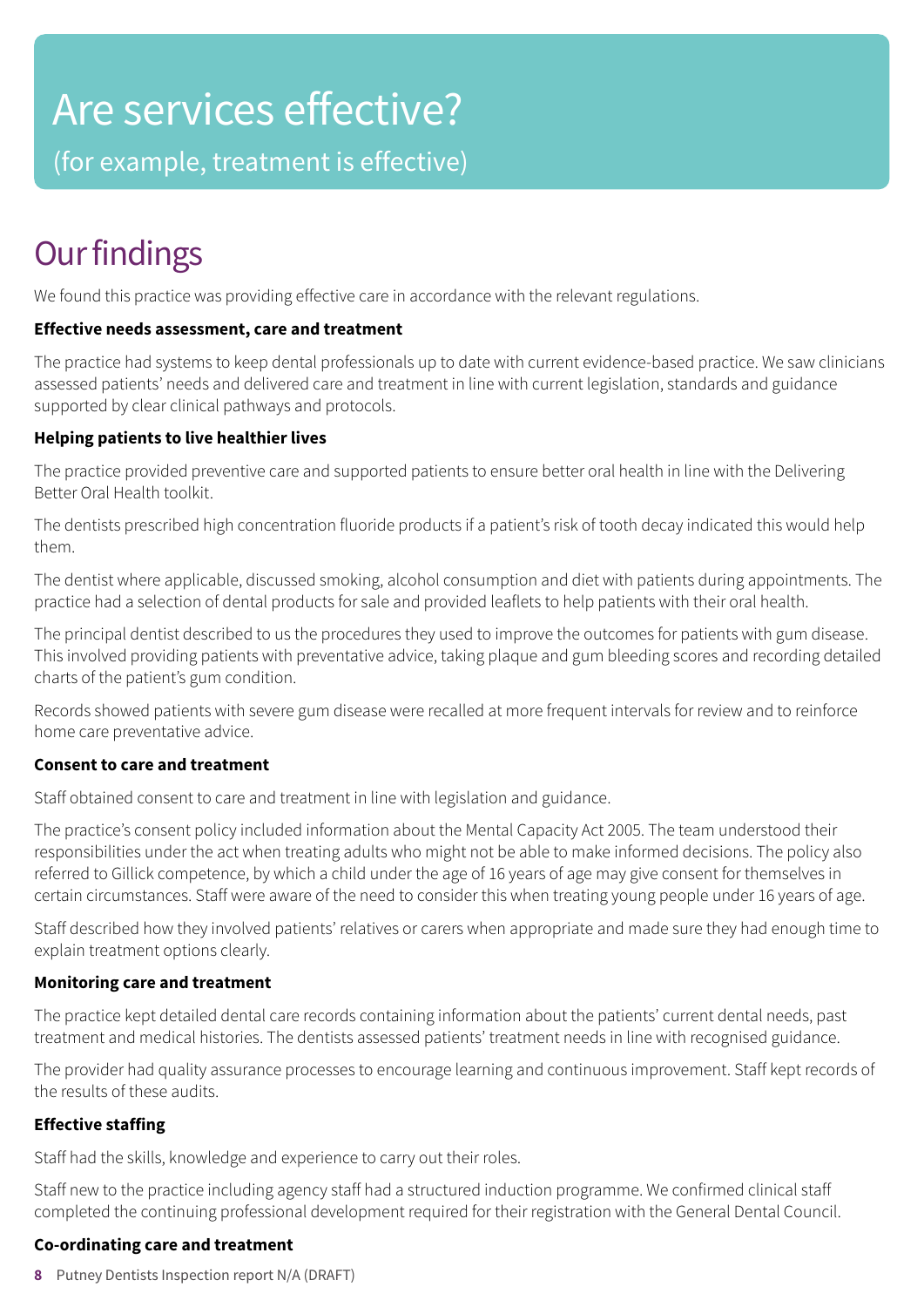# Are services effective?

### (for example, treatment is effective)

Staff worked together and with other health and social care professionals to deliver effective care and treatment.

The provider confirmed they referred patients to a range of specialists in primary and secondary care for treatment the practice did not provide; however, there was no system in place to monitor referrals made such as a tracking system. The provider assured us that this would be implemented.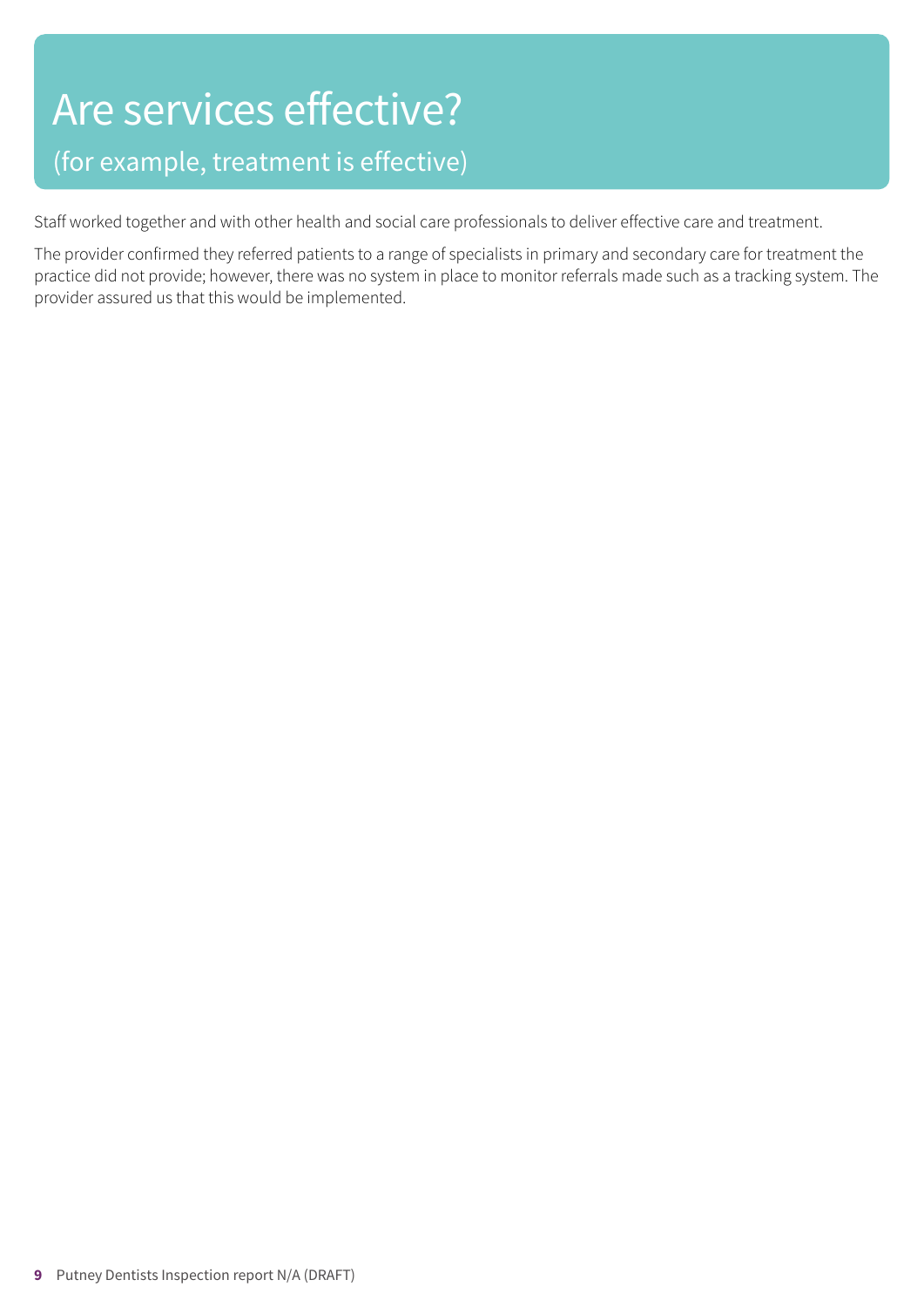## Are services well-led?

### **Our findings**

We found this practice was providing well-led care in accordance with the relevant regulations.

### **Leadership capacity and capability**

We found the principal dentist had the capacity, values and skills to deliver high-quality, sustainable care.

The principal dentist was knowledgeable about issues and priorities relating to the quality and future of the service. They understood the challenges and were addressing them.

Staff at all levels were visible and approachable. Staff told us they worked closely with them to make sure they prioritised compassionate and inclusive leadership.

We saw the provider had effective processes to develop leadership capacity and skills, including planning for the future leadership of the practice.

### **Culture**

The practice had a culture of high-quality sustainable care.

Staff stated they felt respected, supported and valued. They were proud to work in the practice.

Staff discussed their training needs at an annual appraisal and one to one meeting. They also discussed learning needs, general wellbeing and aims for future professional development. We saw evidence of completed appraisals in the staff folders.

The provider was aware of and had systems to ensure compliance with the requirements of the Duty of Candour.

Staff could raise concerns and were encouraged to do so, and they had confidence that these would be addressed.

### **Governance and management**

Staff had clear responsibilities, roles and systems of accountability to support good governance and management.

The principal dentist had overall responsibility for the management and clinical leadership of the practice. The Practice Manager was responsible for the day to day running of the service. Staff knew the management arrangements and their roles and responsibilities.

The provider had a system of clinical governance in place which included policies, protocols and procedures that were accessible to all members of staff and were reviewed on a regular basis.

We saw there were clear and effective processes for managing risks, issues and performance.

### **Appropriate and accurate information**

Staff acted on appropriate and accurate information.

The provider had information governance arrangements and staff were aware of the importance of these in protecting patients' personal information.

### **Engagement with patients, the public, staff and external partners**

The provider encouraged comments to obtain staff and patients' views about the service. This included comments via social media.